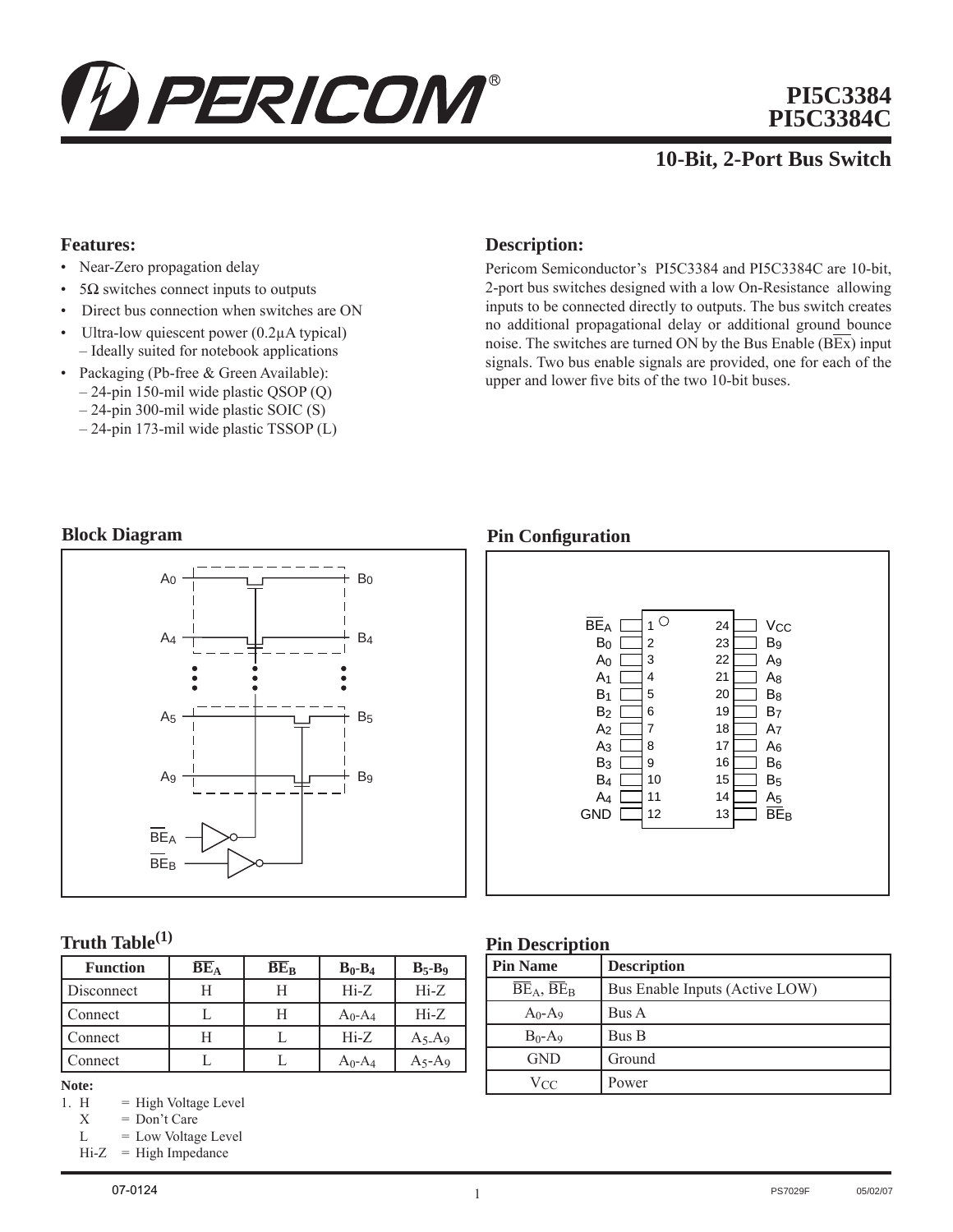#### **Maximum Ratings**

(Above which the useful life may be impaired. For user guidelines, not tested.)

| Supply Voltage to Ground Potential (Inputs & V <sub>CC</sub> Only) -0.5V to +7.0V |
|-----------------------------------------------------------------------------------|
| Supply Voltage to Ground Potential (Outputs & D/O Only) $-0.5V$ to +7.0V          |
|                                                                                   |
|                                                                                   |
|                                                                                   |

Stresses greater than those listed under MAXIMUM RATINGS may cause permanent damage to the device. This is a stress rating only and functional operation of the device at these or any other conditions above those indicated in the operational sections of this specification is not implied. Exposure to absolute maximum rating conditions for extended periods may affect reliability.

**Note:**

**DC Electrical Characteristics** (Over the Operating Range,  $T_A = -40^{\circ}C$  to  $+85^{\circ}C$ ,  $V_{CC} = 5V \pm 5\%$ )

| <b>Parameters</b> | <b>Description</b>                               | Test Conditions <sup>(1)</sup>                        |           | Min.   | $Typ.$ <sup>(2)</sup> | Max.   | <b>Units</b> |
|-------------------|--------------------------------------------------|-------------------------------------------------------|-----------|--------|-----------------------|--------|--------------|
| $V_{HH}$          | Input HIGH Voltage                               | Guaranteed Logic HIGH Level                           |           | 2.0    |                       |        | V            |
| $V_{IL}$          | Input LOW Voltage                                | Guaranteed Logic LOW Level                            |           | $-0.5$ |                       | 0.8    |              |
| $I_{IH}$          | <b>Input HIGH Current</b>                        | $V_{CC}$ = Max., $V_{IN}$ = $V_{CC}$                  |           | $-1$   |                       | 1      |              |
| $I_{IL}$          | Input LOW Current                                | $V_{CC}$ = Max., $V_{IN}$ = GND                       |           | $-1$   |                       | 1      | $\mu A$      |
| $I_{OZ}$          | High-Impedance Output<br>Current                 | $0 \leq A, B \leq V_{CC}$                             |           | $-1$   |                       | 1      |              |
|                   |                                                  | $V_{CC}$ = Min.<br>$I_{IN} = -18$ mA                  | PI5C3384  |        | $-0.7$                | $-1.2$ | V            |
| $V_{IK}$          | Clamp Diode Voltage                              |                                                       | PI5C3384C |        |                       | $-1.8$ |              |
| $I_{OS}$          | Short Circuit Current <sup>(3)</sup>             | $A(B) = 0V$ , $B(A) = V_{CC}$                         |           | 100    |                       |        | mA           |
| $V_{\rm H}$       | Input Hysteresis at Control<br>Pins              |                                                       |           |        | 150                   |        | mV           |
|                   |                                                  | $V_{CC} = Min$ .<br>$V_{IN} = 0V$                     |           |        | 5                     | $\tau$ |              |
| $R_{ON}$          | Switch On-Resistance <sup><math>(4)</math></sup> | $I_{ON}$ = 48 mA                                      |           |        |                       |        | $\Omega$     |
|                   |                                                  | $V_{CC} =$ Min.<br>$V_{IN}$ = 2.4V<br>$I_{ON} = 15mA$ |           |        | 10                    | 15     |              |

#### **Notes:**

1. For Max. or Min. conditions, use appropriate value specified under Electrical Characteristics for the applicable device type.

2. Typical values are at  $V_{CC} = 5.0V$ ,  $T_A = 25^{\circ}C$  ambient and maximum loading.

3. Not more than one output should be shorted at one time. Duration of the test should not exceed one second.

4. Measured by the voltage drop between A and B pin at indicated current through the switch. On-Resistance is determined by the lower of the voltages on the two (A,B) pins.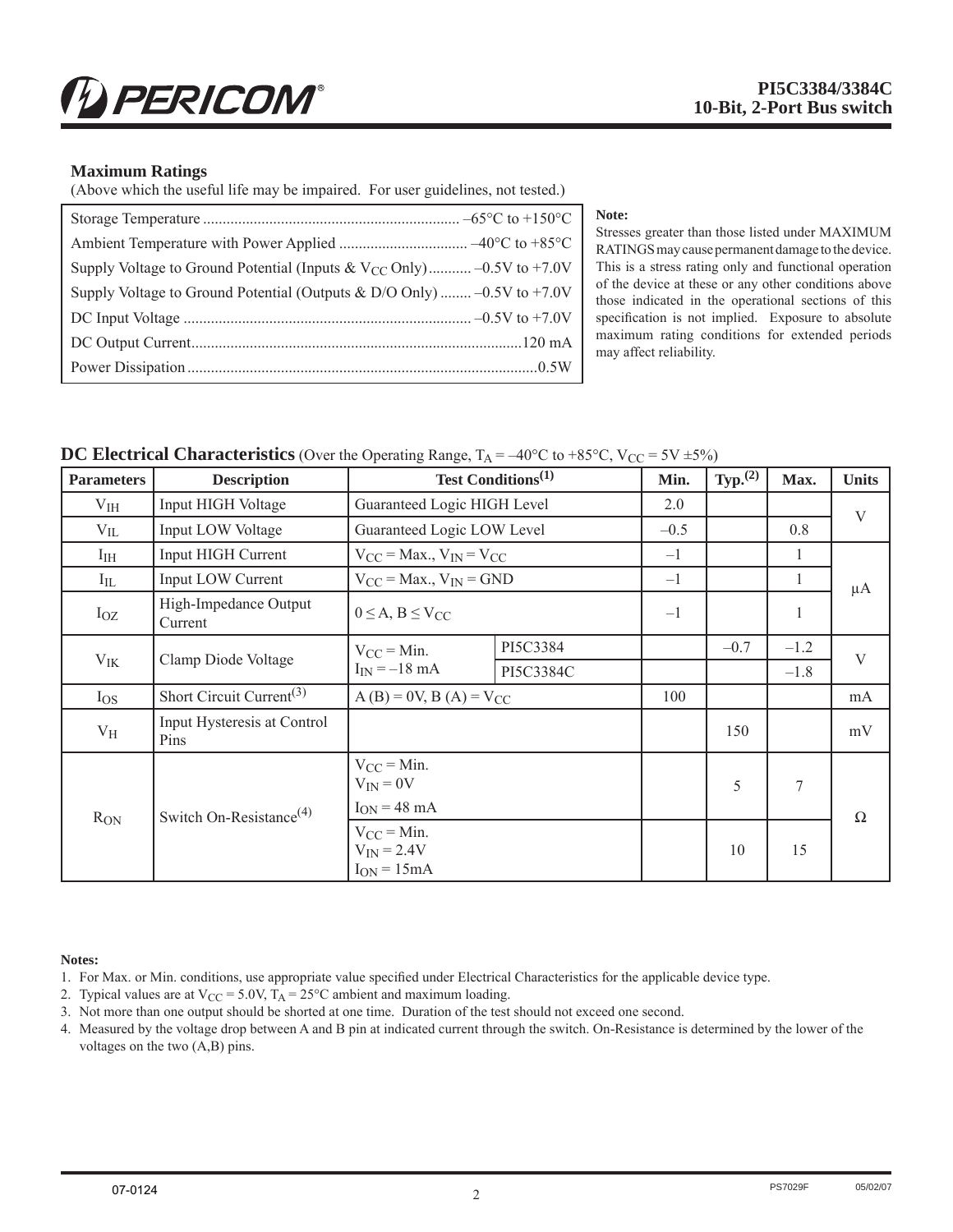#### **Capacitance**  $(T_A = 25^{\circ}C, f = 1 \text{ MHz})$

| Parameters $(1)$  | <b>Description</b>          | <b>Test Conditions</b> | Typ. | Max. | <b>Units</b> |
|-------------------|-----------------------------|------------------------|------|------|--------------|
| $\mathrm{C_{IN}}$ | Input Capacitance           |                        |      |      |              |
| $C$ OFF           | A/B Capacitance, Switch Off | $V_{IN} = 0V$          |      |      | pF           |
| $C_{ON}$          | A/B Capacitance, Switch On  |                        |      |      |              |

#### **Notes:**

1. This parameter is determined by device characterization but is not production tested.

#### **Power Supply Characteristics**

| <b>Parameters</b> | <b>Description</b>                                           | <b>Test Conditions</b> <sup>(1)</sup>                                                                     |           | Min. | $\text{Typ.}^{(2)}$ | Max. | <b>Units</b>      |
|-------------------|--------------------------------------------------------------|-----------------------------------------------------------------------------------------------------------|-----------|------|---------------------|------|-------------------|
|                   | Quiescent Power                                              | $V_{CC} = Max.$                                                                                           | PI5C3384  |      | 0.1                 | 3.0  |                   |
| $I_{CC}$          | <b>Supply Current</b>                                        | $V_{IN} = GND$ or $V_{CC}$                                                                                | PI5C3384C |      | 60                  | 100  | μA                |
| $\Delta I_{CC}$   | Supply Current per<br>Input @ TTL HIGH                       | $V_{CC}$ = Max.,<br>$V_{IN} = 3.4 V^{(3)}$                                                                |           |      |                     | 2.5  | mA                |
| ICCD              | Supply Current per Input per MHz <sup><math>(4)</math></sup> | $V_{CC}$ = Max.,<br>A and B Pins Open<br>$BE1$ or $BE2 = GND$<br>Control Input Toggling<br>50% Duty Cycle |           |      |                     | 0.25 | mA/<br><b>MHz</b> |

#### **Notes:**

- 1. For Max. or Min. conditions, use appropriate value specified under Electrical Characteristics for the applicable device.
- 2. Typical values are at  $V_{CC} = 5.0V$ , +25°C ambient.
- 3. Per TTL driven input ( $V_{IN} = 3.4V$ , control inputs only); A and B pins do not contribute to I<sub>CC</sub>.
- 4. This current applies to the control inputs only and represent the current required to switch internal capacitance at the specified frequency. The A and B inputs generate no significant AC or DC currents as they transition. This parameter is not tested, but is guaranteed by design.

### **Switching Characteristics over Operating Range**

| <b>Parameters</b>             | <b>Description</b>                                                    | $\text{Conditions}^{(1)}$         | PI5C3384/3384C |      |      | Unit |
|-------------------------------|-----------------------------------------------------------------------|-----------------------------------|----------------|------|------|------|
|                               |                                                                       |                                   | Min.           | Typ. | Max. |      |
| tp <sub>LH</sub><br>$tp_{HL}$ | Propagation Delay <sup><math>(2,3)</math></sup><br>Ax to Bx, Bx to Ax |                                   |                | 0.25 |      |      |
| t <sub>PZH</sub><br>tpZL      | Bus Enable Time<br>$BEx$ to Ax or $Bx$                                | $C_L = 50pF$<br>$R_L = 500\Omega$ | 1.5            |      | 6.5  | ns   |
| tpHZ<br>$tp_{LZ}$             | <b>Bus Disable Time</b><br>$BEx$ to Ax or $Bx$                        |                                   | 1.5            |      | 5.5  |      |

#### **Notes:**

- 1. See test circuit and waveforms.
- 2. This parameter is guaranteed but not tested on Propagation Delays.
- 3. The bus switch contributes no propagational delay other than the RC delay of the On-Resistance of the switch and the load capacitance. The time constant for the switch alone is of the order of 0.25ns for 50pF load. Since this time constant is much smaller than the rise/fall times of typical driving signals, it adds very little propagational delay to the system. Propagational delay of the bus switch when used in a system is determined by the driving circuit on the driving side of the switch and its interaction with the load on the driven side.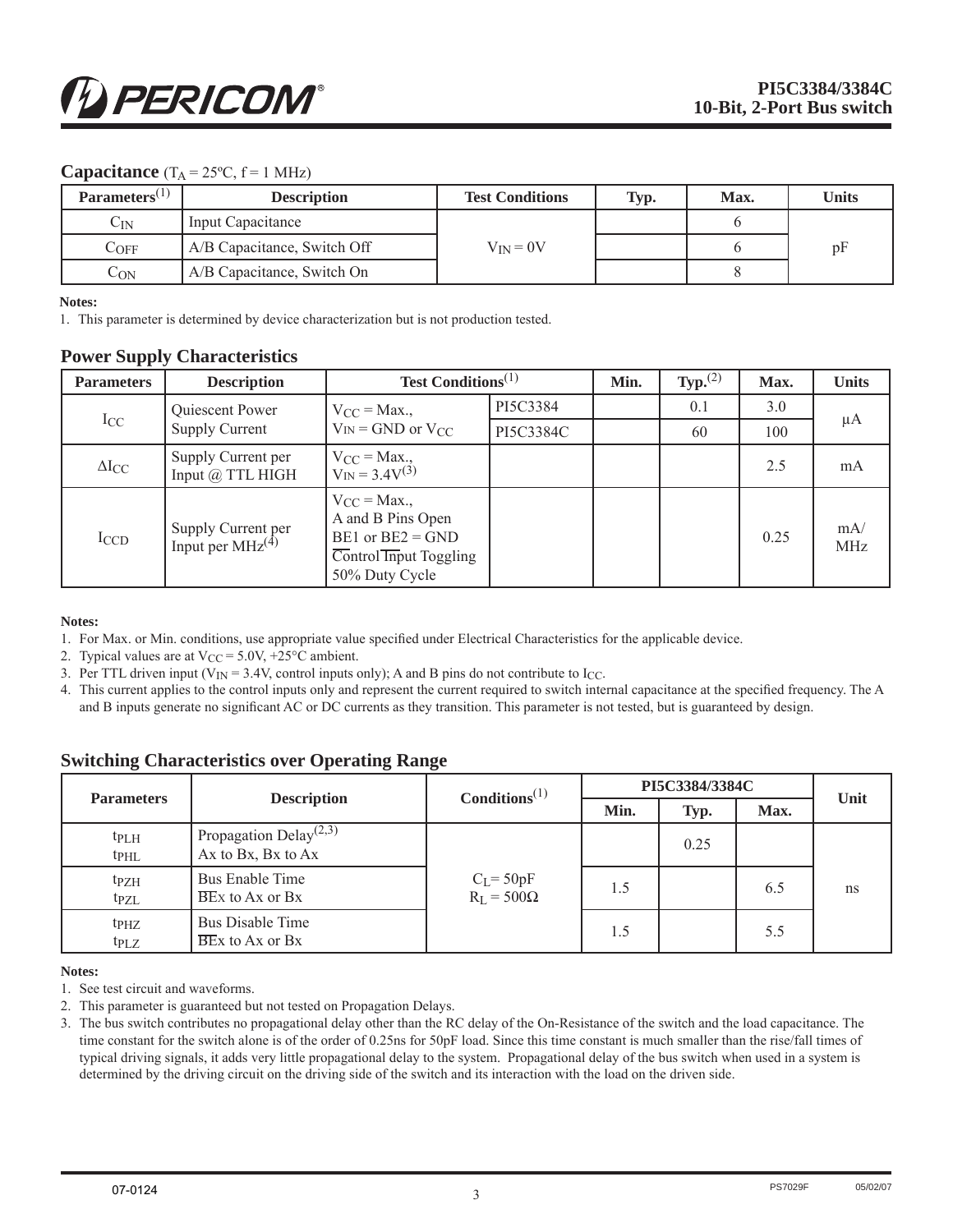# **D** PERICOM®

Enable and Disable Timing Diagram



Test Circuit Switch Position



# Propagation Delay Diagram



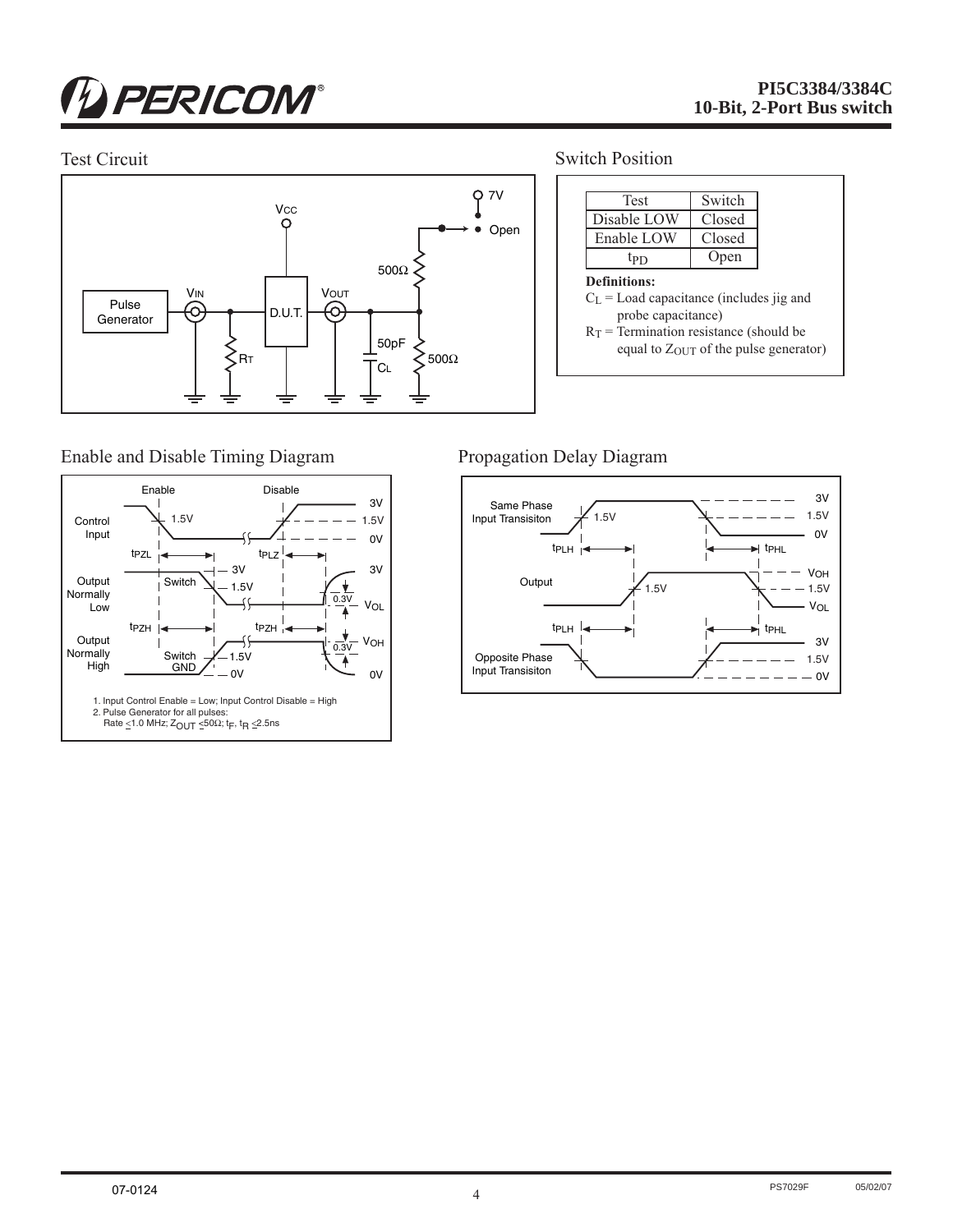

# **Packaging Mechanical: 24-pin TSSOP (L)**



# **Packaging Mechanical: 24-pin QSOP (Q)**